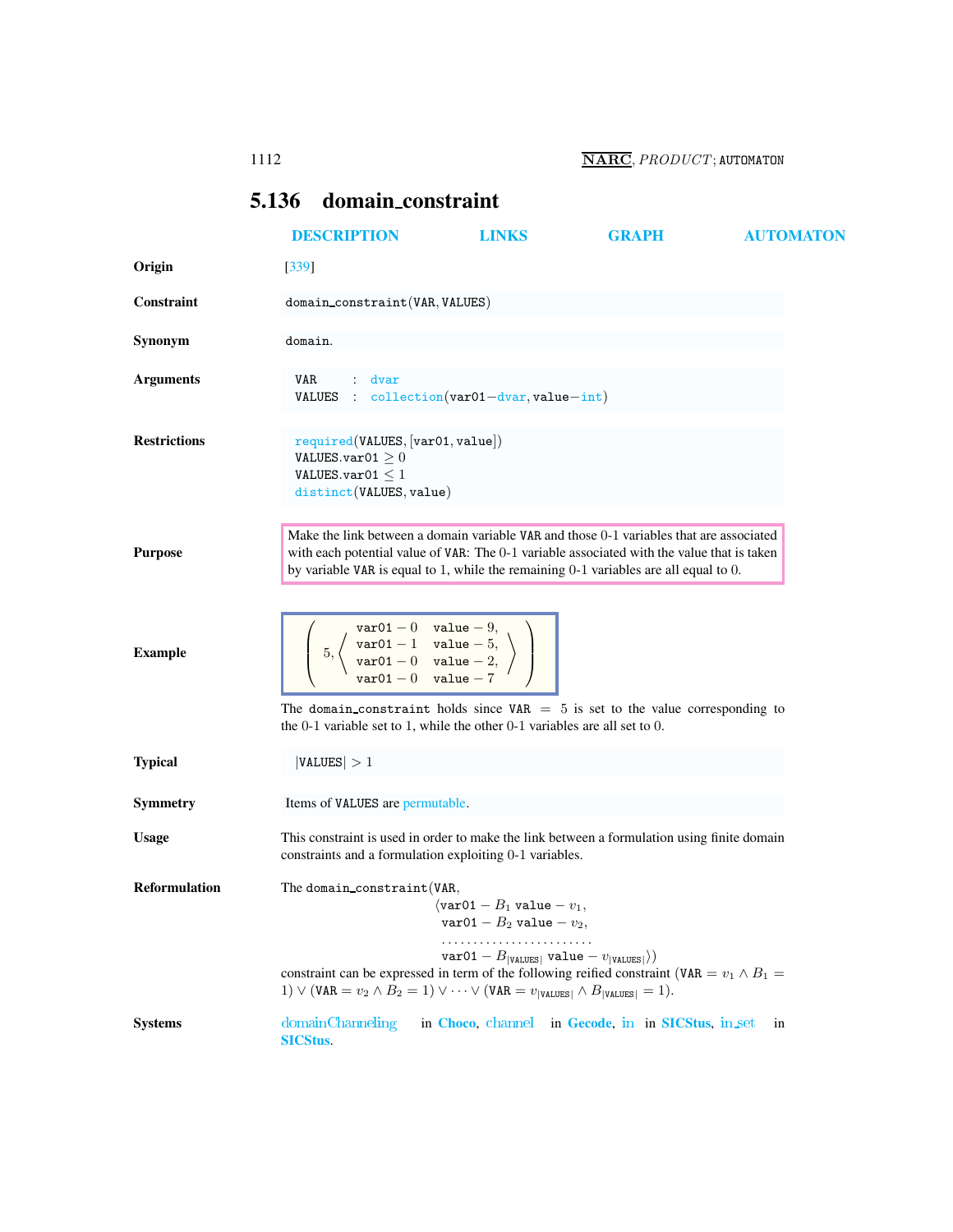## <sup>20030820</sup> 1113

<span id="page-1-0"></span>

| See also | <b>common keyword:</b> link_set_to_booleans (channelling constraint).<br>related: roots. |            |                             |  |  |
|----------|------------------------------------------------------------------------------------------|------------|-----------------------------|--|--|
| Kevwords |                                                                                          |            |                             |  |  |
|          | characteristic of a constraint:<br>reified automaton constraint, derived collection.     | automaton, | automaton without counters. |  |  |
|          | <b>constraint network structure:</b> centered $cyclic(1)$ constraint network $(1)$ .     |            |                             |  |  |
|          | <b>constraint type:</b> decomposition.                                                   |            |                             |  |  |
|          | <b>filtering:</b> linear programming, arc-consistency.                                   |            |                             |  |  |
|          | <b>modelling:</b> channelling constraint, domain channel, Boolean channel.               |            |                             |  |  |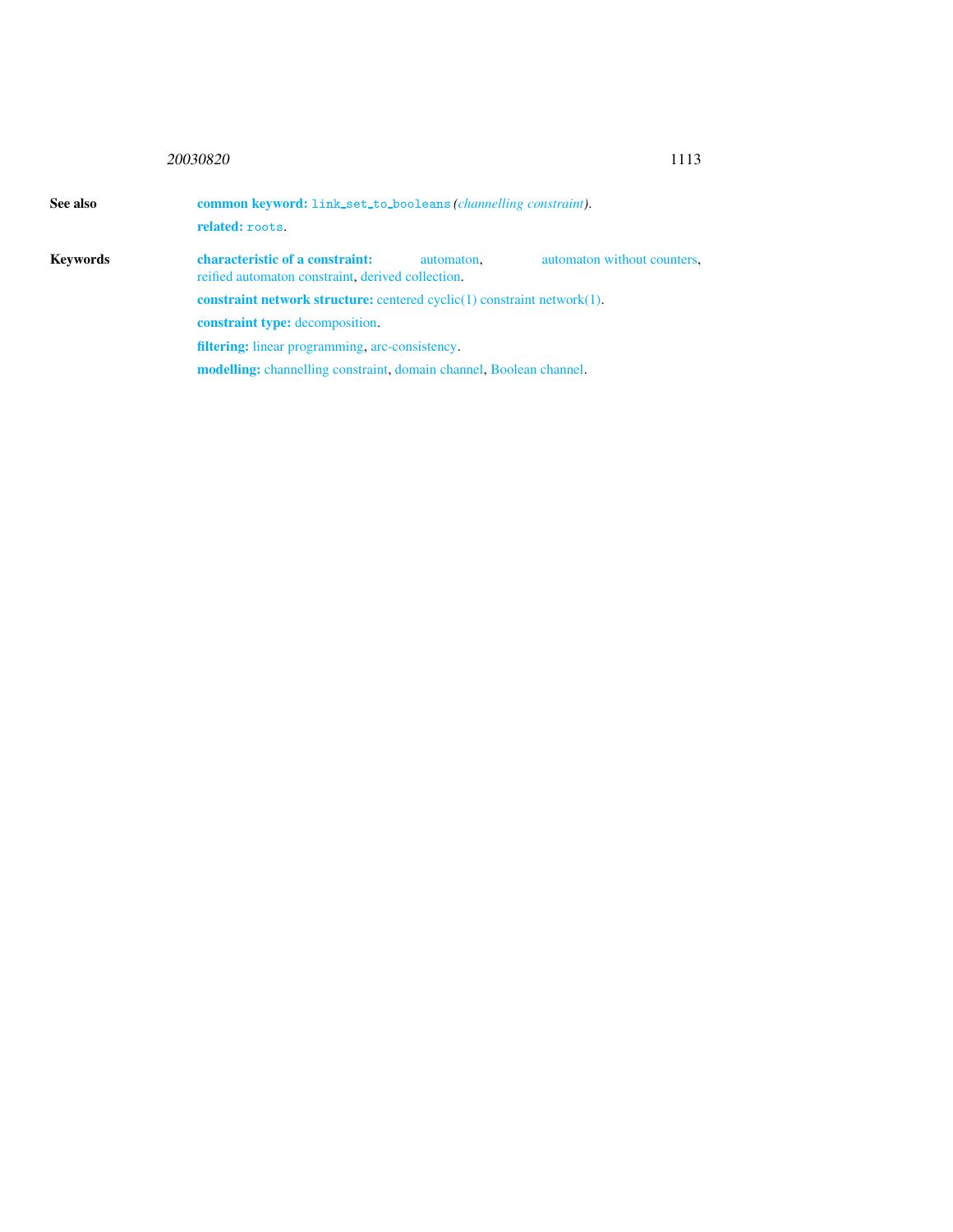<span id="page-2-0"></span>

| <b>Derived Collection</b> | VALUE-collection(var01-int, value-dvar),<br>[item(var01-1, value-VAR)]<br>col                                                                                             |  |  |
|---------------------------|---------------------------------------------------------------------------------------------------------------------------------------------------------------------------|--|--|
| Arc input(s)              | <b>VALUE VALUES</b>                                                                                                                                                       |  |  |
| Arc generator             | $PRODUCT \rightarrow collection(value, values)$                                                                                                                           |  |  |
| Arc arity                 | $\overline{2}$                                                                                                                                                            |  |  |
| Arc constraint $(s)$      | value.value = values.value $\Leftrightarrow$ values.var01 = 1                                                                                                             |  |  |
| Graph property(ies)       | $NARC =  VALUES $                                                                                                                                                         |  |  |
| Graph model               | The domain_constraint constraint is modelled with the following bipartite graph:<br>The first class of vertices corresponds to a single vertex containing the domain vari |  |  |

- The first class of vertices corresponds to a single vertex containing the domain variable.
- The second class of vertices contains one vertex for each item of the collection VALUES.

PRODUCT is used in order to generate the arcs of the graph. In our context it takes a collection with a single item  $\langle \text{var01} - 1 \text{ value} - \text{VAR} \rangle$  and the collection VALUES.

The arc constraint between the variable VAR and one potential value  $v$  expresses the following:

- If the 0-1 variable associated with  $v$  is equal to 1, VAR is equal to  $v$ .
- Otherwise, if the 0-1 variable associated with  $v$  is equal to 0, VAR is not equal to  $v$ .

Since all arc constraints should hold the final graph contains exactly |VALUES| arcs.

Parts (A) and (B) of Figure [5.291](#page-2-1) respectively show the initial and final graph associated with the Example slot. Since we use the NARC graph property, the arcs of the final graph are stressed in bold.



<span id="page-2-1"></span>Figure 5.291: Initial and final graph of the domain constraint constraint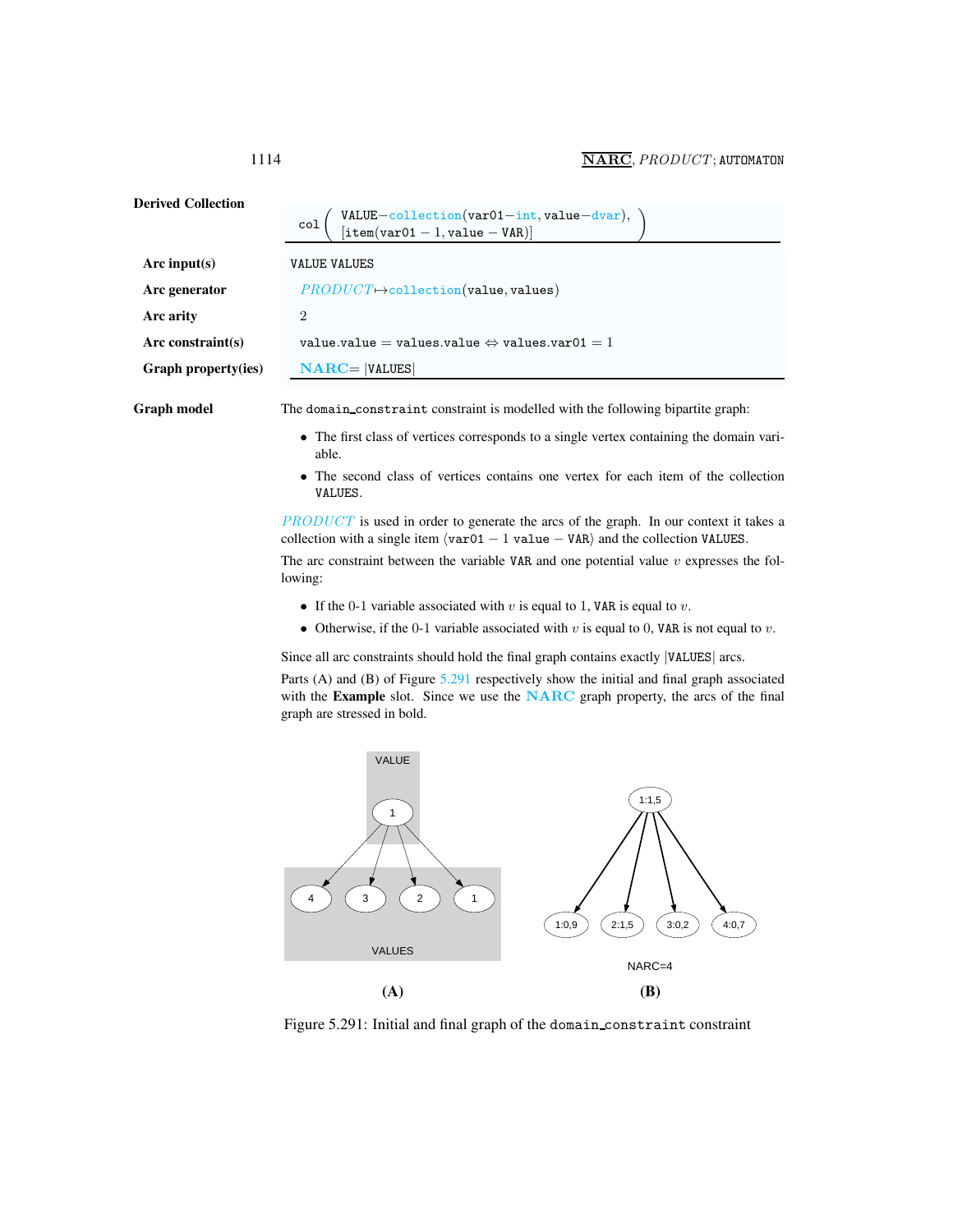## <sup>20030820</sup> 1115

Signature Since the number of arcs of the initial graph is equal to VALUES the maximum number of arcs of the final graph is also equal to VALUES. Therefore we can rewrite the graph property  $NARC = |VALUES|$  to  $NARC \ge |VALUES|$ . This leads to simplify  $\overline{NARC}$  to  $\overline{NARC}$ .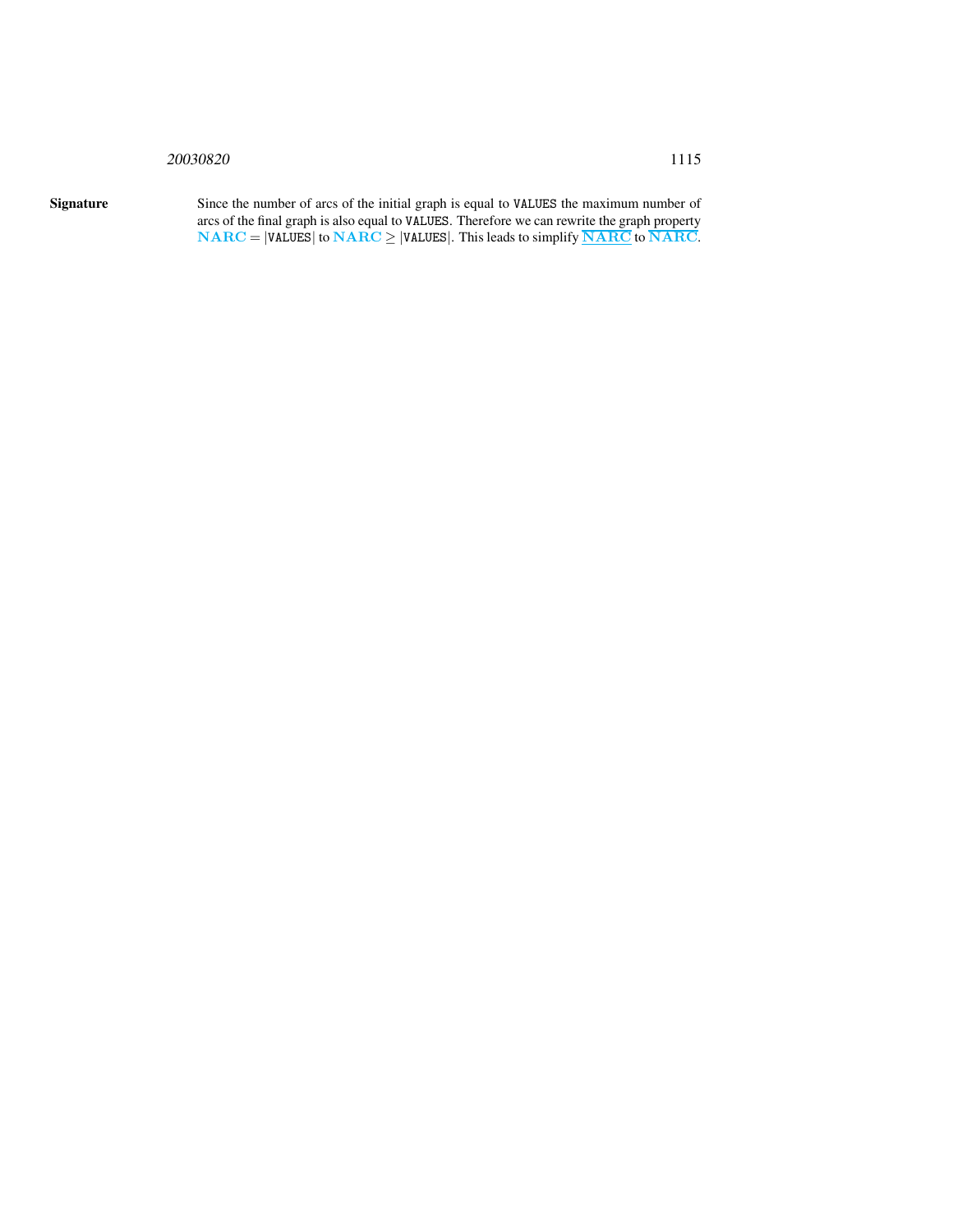Automaton Figure [5.292](#page-4-1) depicts the automaton associated with the domain constraint constraint. Let VAR01<sub>i</sub> and VALUE<sub>i</sub> respectively be the var01 and the value attributes of the i<sup>th</sup> item of the VALUES collection. To each triple (VAR, VAR01<sub>i</sub>, VALUE<sub>i</sub>) corresponds a 0-1 signature variable S<sub>i</sub> as well as the following signature constraint:  $((VAR = VALUE_i) \Leftrightarrow$  $VARO1_i) \Leftrightarrow S_i.$ 

<span id="page-4-1"></span><span id="page-4-0"></span>
$$
\underbrace{\hspace{1cm}}_{\text{$s$}} \bigotimes \hspace{-3.75mm}\mathsf{VAR} = \mathsf{VALUE}_i \Leftrightarrow \mathsf{VARO1}_i = 1
$$





Figure 5.293: Hypergraph of the reformulation corresponding to the automaton of the domain constraint constraint: since all states variables  $Q_0, Q_1, \ldots, Q_n$  are fixed to the unique state  $s$  of the automaton, the transitions constraints involve only a single variable and the constraint network is Berge-acyclic